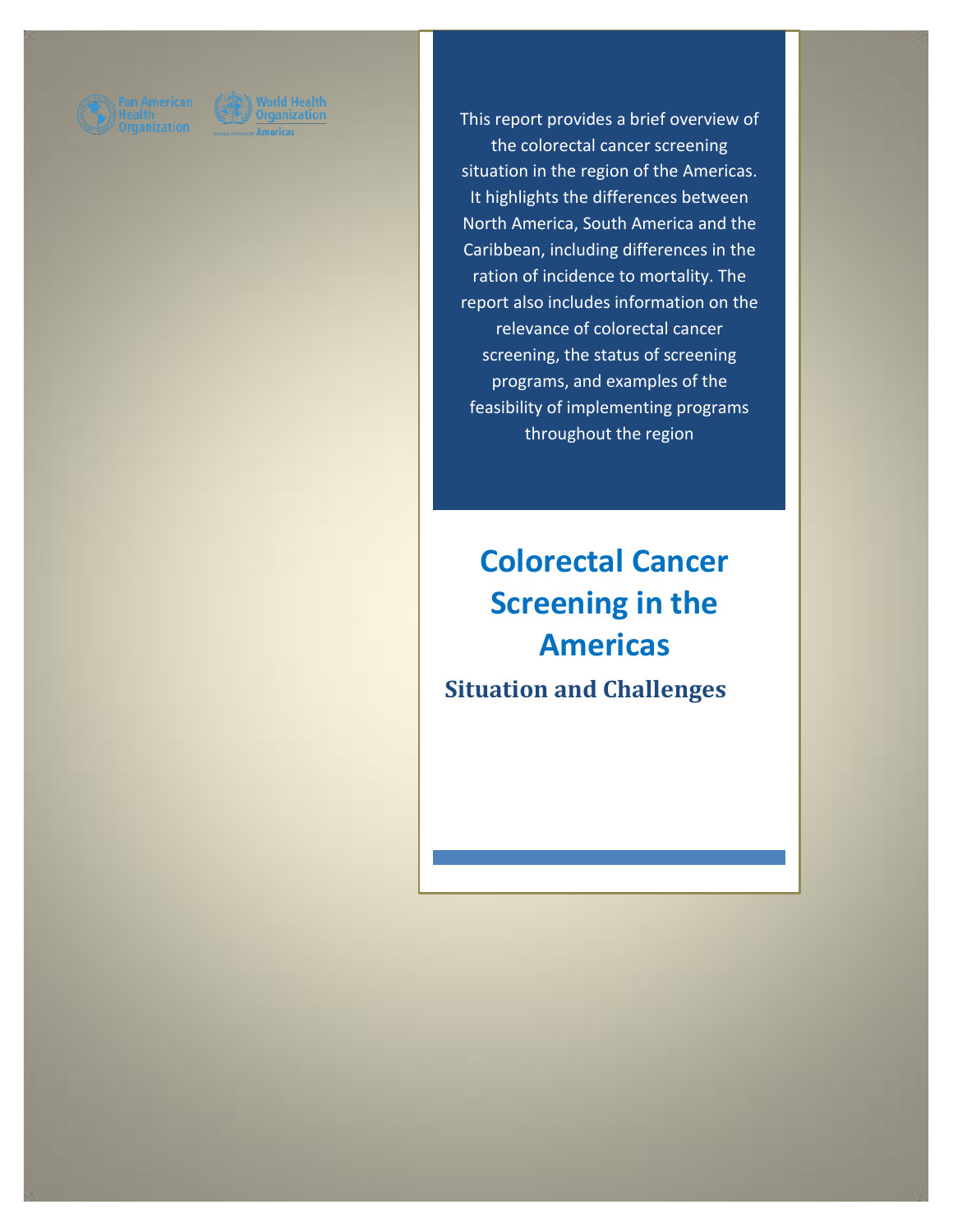# **Colorectal Cancer Incidence and Mortality in the Americas**

Colorectal cancer (CRC) is the third most common cancer among men and the second most common cancer among women, worldwide (1). In the Americas, where it is the fourth most common cancer in both men and women, there is an estimated 246,000 people newly diagnosed and approximately 112,000 people dying from the disease each year (1). Incidence and mortality rates in Latin America and the Caribbean (LAC) are generally lower than the USA and Canada, with the exception of Uruguay, Argentina, Barbados, and Trinidad & Tobago where incidence rates are similar to USA and Canada **(Fig-1)**. However, CRC incidence rates in the USA and Canada have generally stabilized in the last decade (2), whereas in LAC, CRC incidence rates are generally increasing. This is owing to demographic changes, such as increases in life expectancy, as well as changing lifestyles and dietary patterns, among other factors. The prediction is that, CRC incidence in the Americas will increase by 60% to 396,000 new cases by 2030, and this increase will be more dramatic in LAC, where it will be almost double the increase in the USA and Canada (1).

CRC mortality rates have been declining in the USA and Canada, whereas in many countries in LAC the mortality rates are increasing (3) **(Table 1)**. As noted by differences in the mortality to incidence ratios between LAC, and USA and Canada the chances of survival from CRC are much lower in LAC (**Table 1)**. While the mortality to incidence ratio in Canada and the US are 0.30 and 0.37, respectively, in most LAC countries this ratio is on average approximately 0.60. This difference between Canada and the US with the rest of the countries in the Americas serves as an indication of differences that may exist in health care, including CRC screening, early detection and treatment. There are perhaps lessons that can be learned from the USA and Canada experiences with CRC programs that can be used to address the growing burden of CRC in LAC.

### **Strategies to Reduce CRC Incidence and Mortality**

Age, family history, race or ethnic background are among the main non-modifiable risk factors for CRC; while diet, physical activity, weight, smoking and alcohol consumption are modifiable factors that can reduce risks for colorectal cancer. **Primary prevention** strategies that include public policies and individual behavior change that support healthy dietary patterns, regular physical activity, maintaining a healthy body weight, not smoking and not drinking alcohol are important strategies for colorectal cancer prevention, as well as prevention of other noncommunicable diseases (4). S**econdary prevention** is feasible for colorectal cancer through screening with tests that include flexible sigmoidoscopy or colonoscopy, which detect colorectal polyps, that can be surgically removed before they develop into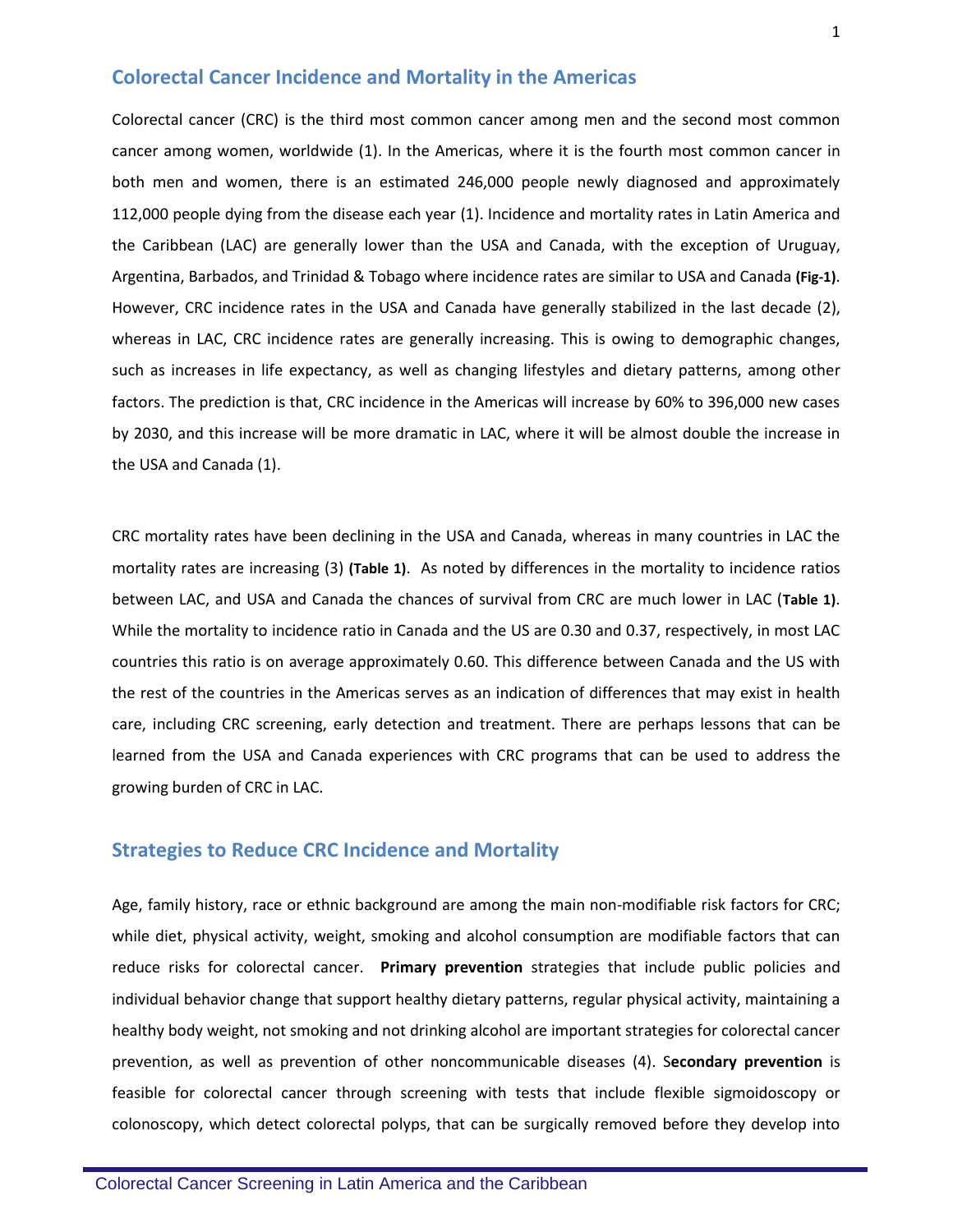CRC (5). Other tests include guaiac-based fecal occult blood test (gFOBT) or fecal immunochemical tests (FIT) are used to look for signs of colorectal cancer in stool. **Tertiary prevention** includes the treatment of the invasive colorectal cancer, based on its stage, and involves surgery and chemotherapy, and sometimes radiotherapy. When CRC is diagnosed at an early stage, the overall survival rate can be over 90%, whereas when diagnosed at a late stage, there are considerably low chances of survival (6).

Screening for colorectal cancer is an effective strategy to reduce mortality, by an estimated 20% (7, 8). The time between the appearance of colorectal polyps and the onset of CRC is estimated to be about 10-15 years (5, 9), which makes CRC suitable for population screening (9). Screening programs in USA and Canada have contributed to reducing their CRC mortality. However, most countries in LAC have not yet established CRC screening programs (10) and where screening exists, the coverage is quite low **(Table 1)** . There are several barriers to establish CRC screening programs in LAC, including their economic situation, weak health systems, limited healthcare infrastructure, limited trained health providers, and low awareness of the disease (11).

#### **What Are The Current CRC Screening Guidelines?**

The Pan American Health Organization (PAHO)/World Health Organization (WHO) guide on *Cancer Control: Early detection* recommends colorectal cancer screening only when resources permit, but PAHO/WHO does not have a specific guideline for CRC screening, at present. The International Agency for Research on Cancer, a specialized agency of WHO, has developed the European Commission's *European Guideline for Quality Assurance of Colorectal Cancer Screening (12)*, which includes an evidence review of screening strategies. Several national professional associations have issued guidelines, and a review of various guidelines was recently published (13). The review includes the CRC screening guidelines of the World Gastroenterology Association (14), the American College of Gastroenterology (9), the American Cancer Society/US Taskforce/American College of Radiology (15), the Argentinian National Consensus Program (16) and the American College of Physicians (17). In general, these guidelines recommend the range of screening tests available and offer different strategies for the average population and the at risk population. The decision of which populations are at higher risk is generally made by the attending physician (17) based on family history of colorectal cancer, ethnicity or race, previous history of inflammatory disease, and exposure to other risk factors  $(14).$ 

Regarding age to initiate population based CRC screening, current guidelines are to begin at age **50 years for average risk populations,** and to begin at age **40 years for high risk populations.** Some guidelines recommend to stop screening in people **75 years** of age (17). The intervals of screening vary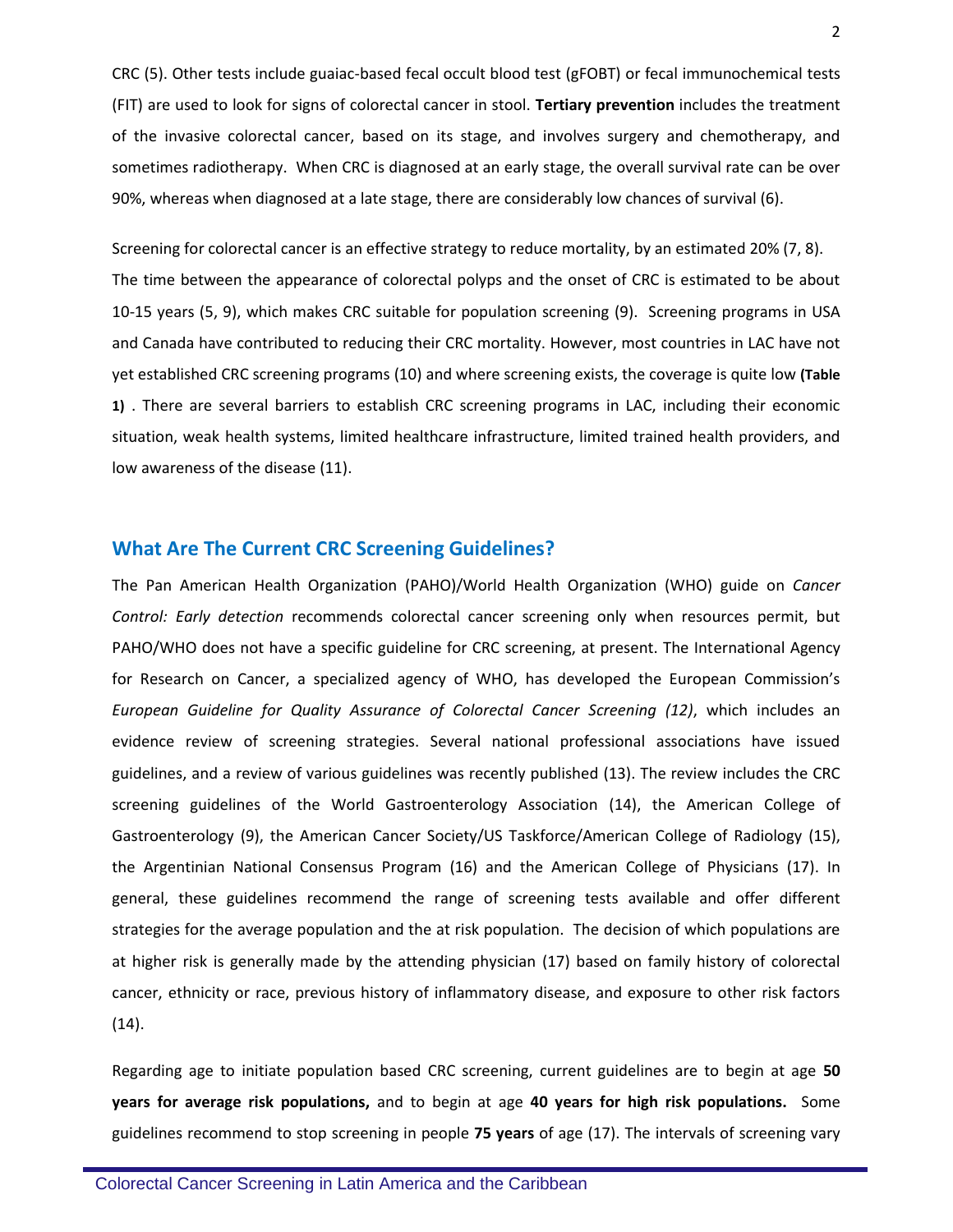according to the screening test used, and range from every year when using the fecal blood test to every 10 years when using colonoscopy.

Regarding **recommended screening tests,** no one test is recommended over another, as each has it's pros and cons, and the selection of test will depend on available resources and feasibility to implement (14, 15). Colonoscopy, however, is the standard test most widely used. Some recommend first testing with the fecal blood test and then triage those with abnormal results to colonoscopy for further evaluation. Regardless of the screening test, an organized program with quality assurance that reaches a high screening coverage, particularly of the high risk population, and high follow up treatment rate, is needed.

#### **CRC Screening Programs in the Americas**

The status of CRC screening guidelines and programs in the Americas is summarized in **Table 2** (10). Twelve countries report having national guidelines for CRC screening, and fourteen countries report having either a population based CRC screening program (3 countries) or opportunistic screening (11 countries). **Canada** (with the exception of its three territories) has an organized CRC screening program, reporting a screening coverage of 43% nation-wide. In the **USA,** although most of the CRC screening programs are opportunistic there are some examples of successful population based CRC screening programs organized by both private and public institutions (18).

In Latin America, only Brazil (in the Sao Paulo region), Chile and Argentina have developed populationbased CRC screening programs. However, these programs are reported to be in pilot phase and cover only urban areas (18). Cuba, Ecuador, Mexico, Puerto Rico and Uruguay report opportunistic programs (table 2).

In the non-Latin Caribbean countries, organized CRC screening is uncommon. Some countries including Antigua and Barbuda, Bahamas, Barbados, Jamaica and Trinidad and Tobago report having opportunistic CRC screening **(Table 2)**.

#### **Experiences with CRC Screening in LAC**

Given this situation, CRC screening programs need to become a higher public health priority and investments in developing quality programs is urgently needed. Some LAC countries are demonstrating that this is feasible. In Brazil, for example, a large CRC screening program was initiated. It involves an education campaign, screening asymptomatic average risk population with an fecal occult blood test (FOBT) and referral for diagnosis and treatment (19). In this pilot program, good coverage of 54.8% was achieved, and its long term results have not been analyzed yet.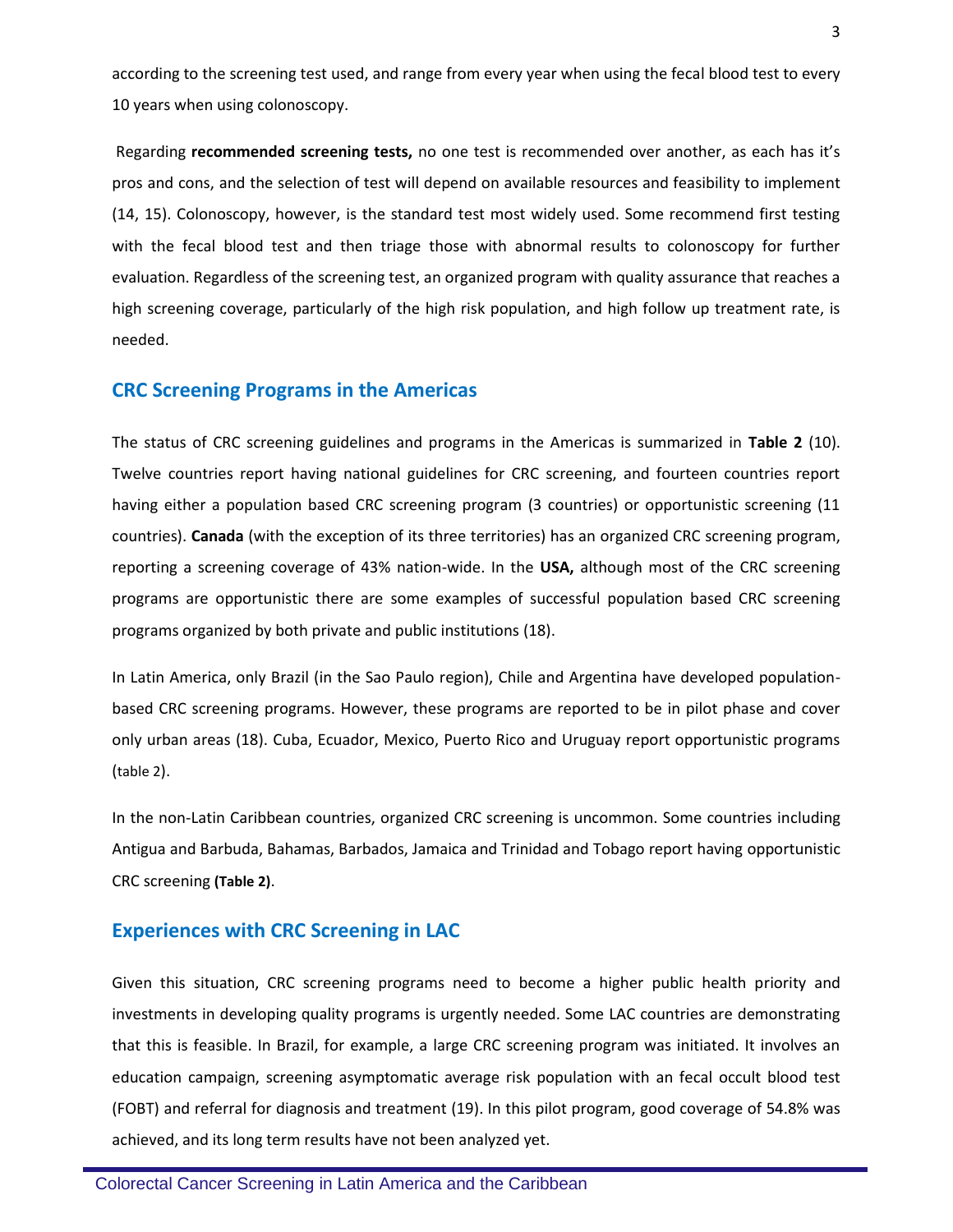In Chile, in 7 cities in a population 50 years of age and older, screening with FOBT was initiated, and those with abnormal results are referred for colonoscopy (20). Although it was a successful pilot project, there were issues with quality assurance with colonoscopy. However, these issues are being addressed as part of another screening project, called PRENEC, organized in collaboration with the Tokyo Medical and Dental University (TMDU) in Tokyo, Japan, as part of an international collaboration (21). The algorithm to treat patients were the same than in the previous study but in this case double blind studies were introduced in order to assess the interpretative quality of colonoscopy achieved by the Chilean doctors, as compared to their Japanese counterparts. The project's impact was not only with earlier detection of colorectal cancer, but also an increase in the health workers' capacities and improvements in the quality of colonoscopy. The PRENEC program has been extended to other Chilean hospitals and is currently being implemented in Paraguay.

In Uruguay, also in collaboration with Japan, a similar pilot project was conducted to evaluate the feasibility of colorectal cancer screening, using immunochemical fecal occult blood tests in an averagerisk population (22). This study, recruited patients through mass media campaign and screened more than 11,000 people.

In Mexico, a CRC screening program was initiated in 2009, using colonoscopy in an asymptomatic population of 40- 79 years of age (23).

#### **Barriers for Establishing CRC Screening Programs in LAC**

The economic circumstances of countries in LAC, coupled with often weak health systems, limited health human resources, and low awareness and demand for CRC screening are some factors that inhibit successful development and implementation of programs in LAC (18). In addition, there are barriers to achieve high screening coverage that include limited locations for CRC screening and diagnosis, out of pocket expenses for tests, long wait times for medical appointments and test results, among others (11, 24).

Population awareness about colorectal cancer is key to ensure a high screening coverage and compliance with further evaluation and treatment. In this regard, many countries such as Venezuela, Peru, Bolivia, Costa Rica and Colombia report low awareness and need to increase public awareness of CRC (11, 18).

The efforts to lift the barriers described in this section do not require great technological resources and they can be carried out at any level of the health service, from primary, in small health centers, to tertiary, in large hospitals. Considering that their execution is simple and that their impact on mortality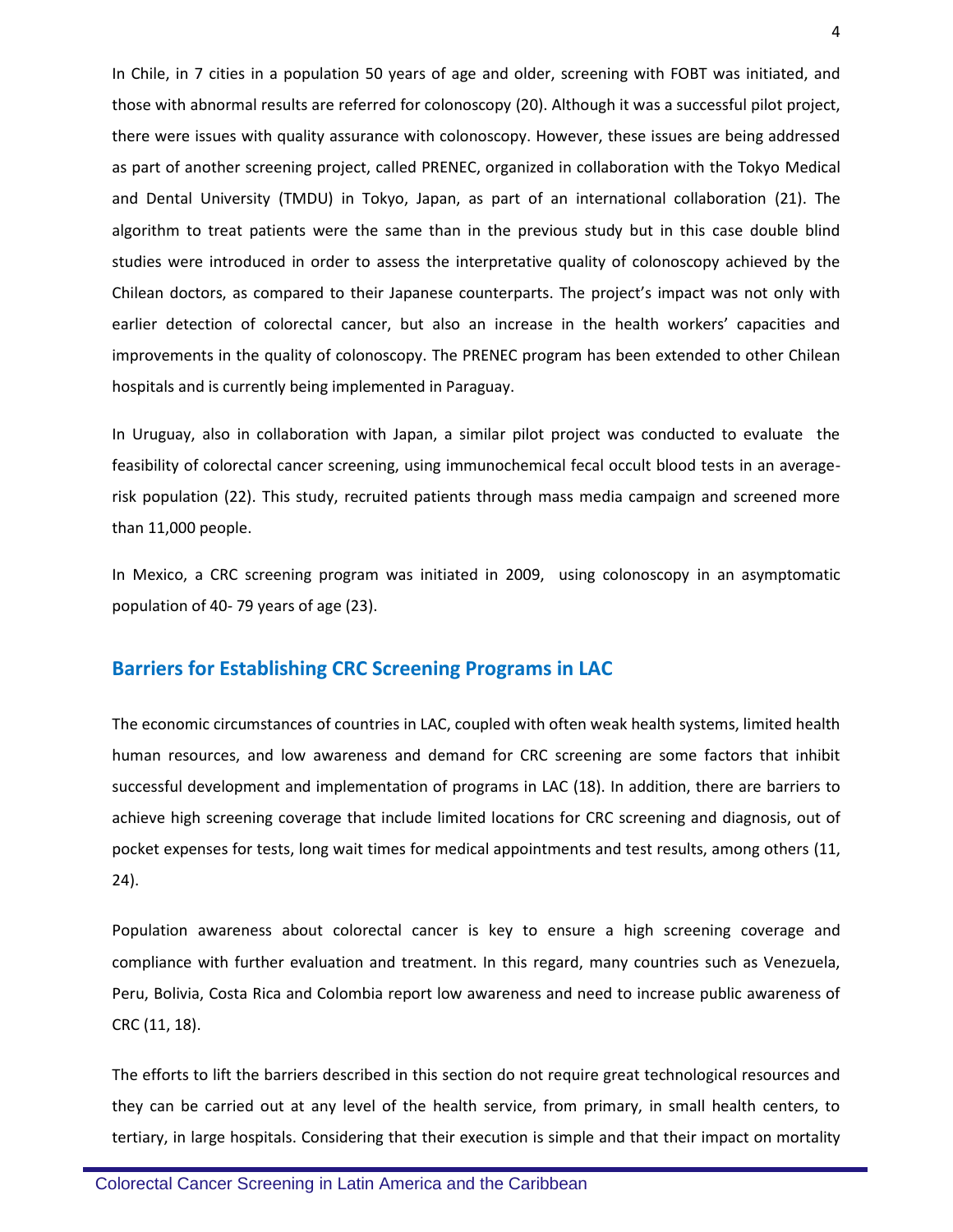is so positive, new campaigns should be encouraged so that more and more people can be educated on how important prevention and screening are, health providers can be trained and new infrastructure provided in the health system.

# **Cost-effectiveness of CRC Screening in LAC**

Cost-effectiveness analyses are important to convince decision-makers to invest in any new health program, especially in limited resource settings. Several studies have concluded that CRC screening is a cost effective intervention (25-27). This is not surprising given the high incidence of the disease in some countries and the high cost of cancer treatment. However, most of the evidence on cost-effectiveness of CRC screening is based on studies in high resource countries. The evidence from low- and middleincome countries is limited, although some studies support the cost effectiveness of CRC screening in LMIC (28). A study in Colombia (29) compared six different screening strategies and concluded that only one of them (FOBT every two years) was cost-effective for the country. Similar conclusions were obtained in Argentina where the fecal occult blood test, every year, was considered the most cost effective strategy (30). Regardless of the test used for screening, the health system must ensure availability of colonoscopy and cancer treatment, otherwise CRC screening will not be effective.

# **Conclusions**

- CRC incidence and mortality are increasing in LAC, where mortality to incidence ratios are much higher than in the USA and Canada.
- Screening for CRC can effectively reduce mortality, but organized CRC screening programs with quality assurance processes are lacking in many countries in the region.
- Some demonstration projects and research studies have been carries out in LAC and demonstrate the feasibility of establishing CRC screening programs in these settings.
- The barriers for establishing CRC screening programs include economic circumstances of the country, weak health systems, limited health human resources, limited infrastructure, and low awareness of CRC among providers and the public.
- More advocacy, information and education and investments in CRC screening and treatment are urgently needed in the region.
- More research is needed on how to implement affordable and effective CRC screening programs in limited resource settings.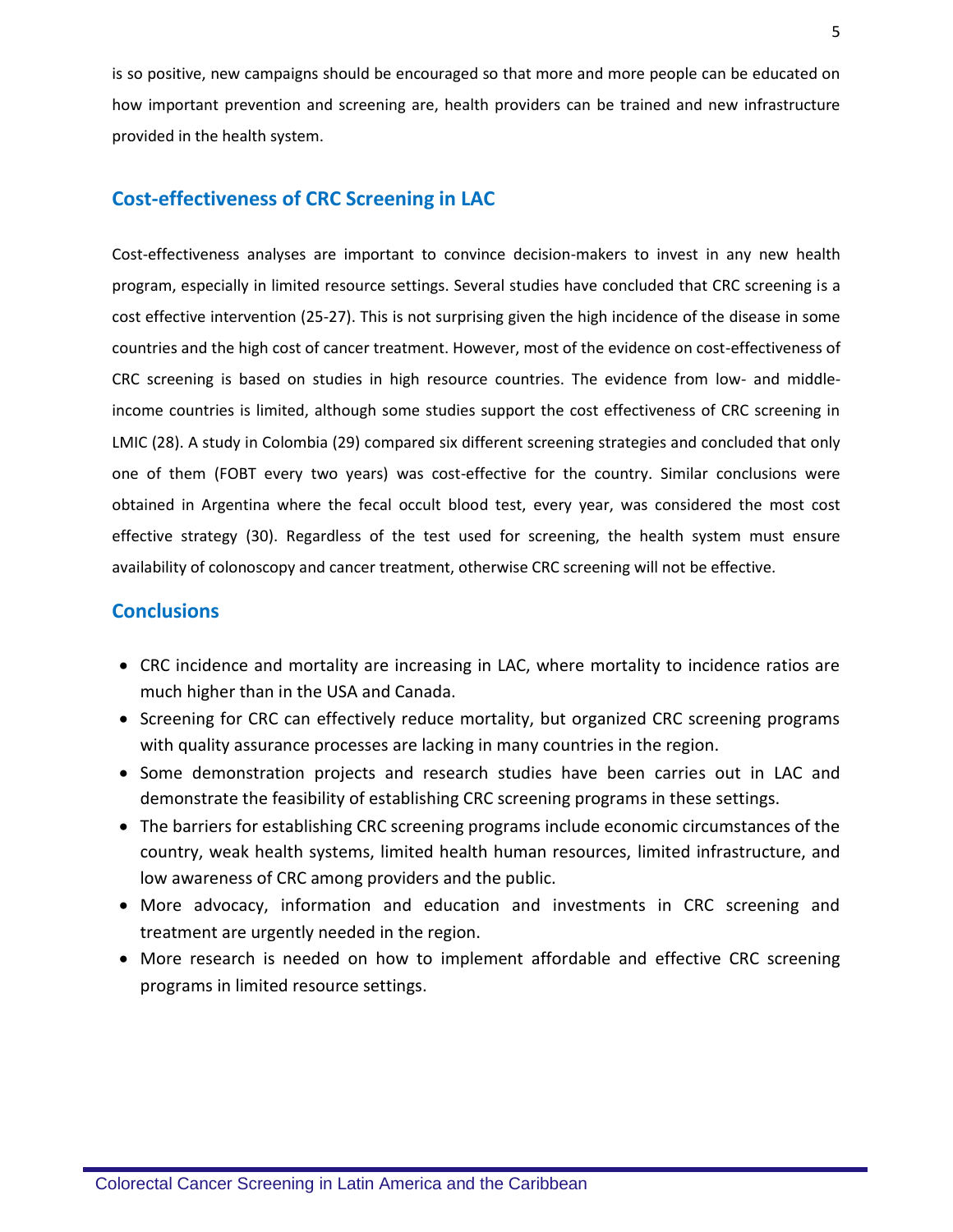

# **Figure 1. Incidence and Mortality of Colorectal Cancer in the Américas. Source: GLOBOCAN 2012 (IARC)**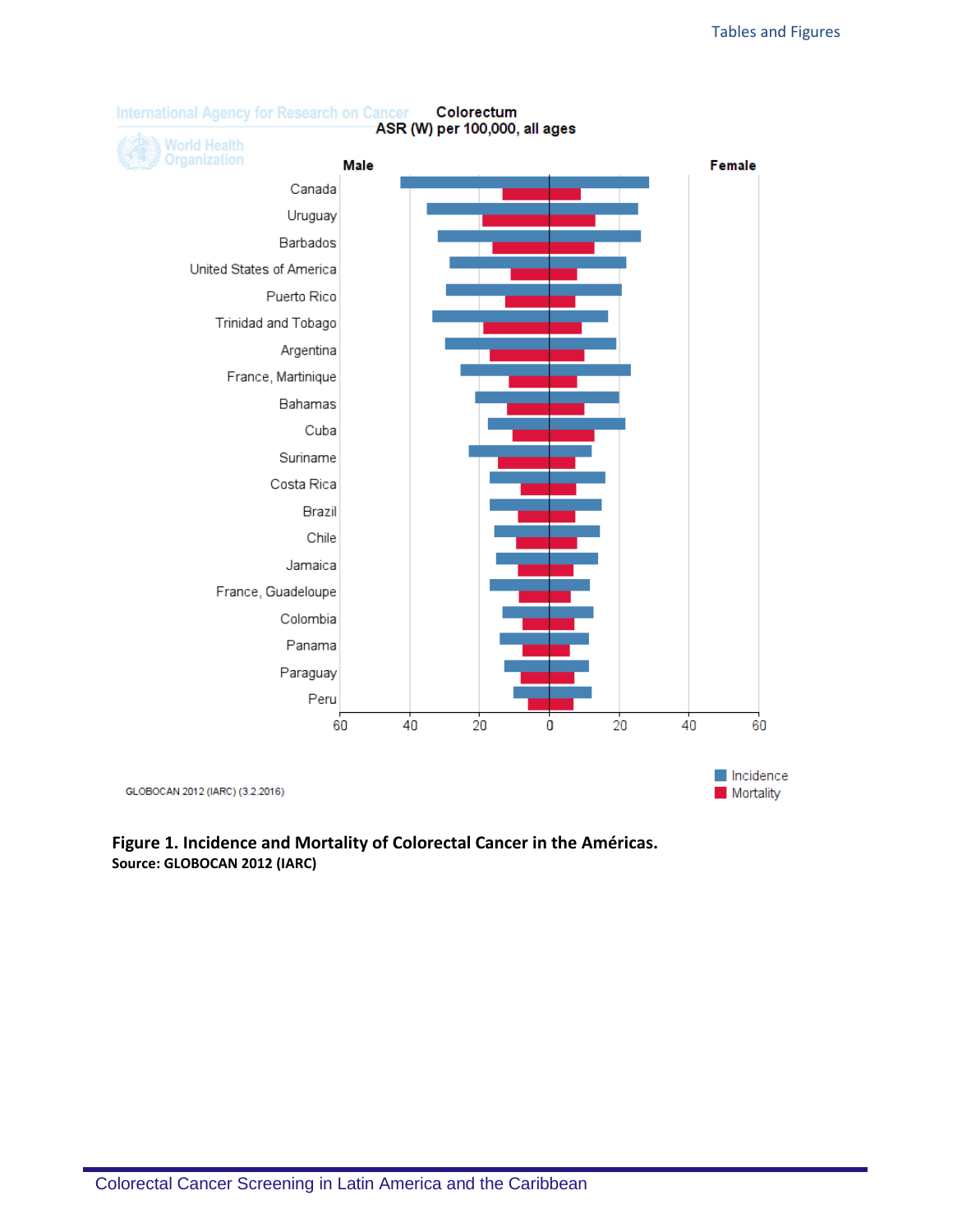|                              |                         |                                          |                                   | <b>TABLE 1: Colorectal Cancer in the Americas</b>          |                                       |                                               |                                                 |                                           |
|------------------------------|-------------------------|------------------------------------------|-----------------------------------|------------------------------------------------------------|---------------------------------------|-----------------------------------------------|-------------------------------------------------|-------------------------------------------|
| <b>Country</b>               | Population <sup>®</sup> | Population <sup>a</sup><br>>50 years old | <b>Number of CRC</b><br>new cases | <b>CRC</b><br>incidence rate<br>(per 100,000) <sup>b</sup> | <b>Number of</b><br><b>CRC</b> deaths | <b>CRC</b><br>mortality rate<br>(per 100,000) | annual %<br>change in<br>mortality <sup>c</sup> | <b>Mortality to</b><br>incidence<br>Ratio |
| <b>Antigua y Barbuda</b>     | 92,000                  | 21,436                                   | No data                           | No data                                                    | No data                               | No data                                       |                                                 | No data                                   |
| <b>Argentina</b>             | 43,847,000              | 10,961,750                               | 13,558                            | 23.8                                                       | 7,949                                 | 13.0                                          | 0.12                                            | 0.55                                      |
| <b>Bahamas</b>               | 392,000                 | 98,784                                   | 79                                | 20.3                                                       | 42                                    | 10.8                                          |                                                 |                                           |
| <b>Barbados</b>              | 285,000                 | 98,040                                   | 127                               | 28.4                                                       | 66                                    | 14.1                                          |                                                 | 0.53                                      |
| <b>Belize</b>                | 366,000                 | 48,678                                   | 21                                | 9.0                                                        | 13                                    | 5.6                                           | No data                                         | 0.62                                      |
| Bolivia*                     | 10,848,000              | 1,785,632                                | 673                               | $9.1*$                                                     | 424                                   | 5.7                                           | No data                                         | 0.63                                      |
| <b>Brazil</b>                | 209,567,000             | 48,409,977                               | 33,949                            | 15.8                                                       | 17,607                                | 8.0                                           | $-0.01$                                         | 0.51                                      |
| <b>Canada</b>                | 36,286,000              | 13,679,822                               | 23,769                            | 35.2                                                       | 8,107                                 | 10.8                                          | $-0.97$                                         | 0.30                                      |
| <b>Chile</b>                 | 18,131,000              | 5,203,597                                | 3,582                             | 15.0                                                       | 2,152                                 | 8.6                                           | 0.95                                            | 0.57                                      |
| <b>Colombia</b>              | 48,654,000              | 10,606,572                               | 5,633                             | 12.9                                                       | 3,207                                 | 7.2                                           | 2.24                                            | 0.56                                      |
| <b>Costa Rica</b>            | 4,857,000               | 1,194,822                                | 819                               | 16.4                                                       | 396                                   | 7.8                                           | 1.79                                            | 0.48                                      |
| <b>Cuba</b>                  | 11,392,000              | 4,009,984                                | 3,896                             | 19.7                                                       | 2,476                                 | 11.6                                          | 0.39                                            | 0.59                                      |
| Dominica*                    | 73,000                  | 13,286                                   | No data                           | No data                                                    | No data                               | No data                                       |                                                 | No data                                   |
| <b>Dominican Republic</b>    | 10,648,000              | 1,991,176                                | 987                               | 10.2                                                       | 607                                   | 6.0                                           | No data                                         | 0.59                                      |
| <b>Ecuador</b>               | 16,385,000              | 3,080,380                                | 1,504                             | 10.7                                                       | 945                                   | 6.4                                           | 3.23                                            | 0.59                                      |
| <b>El Salvador</b>           | 6,146,000               | 1,235,346                                | 524                               | 8.5                                                        | 326                                   | 4.9                                           | 0.24                                            | 0.58                                      |
| <b>Grenada</b>               | 107,000                 | 21,186                                   | No data                           | No data                                                    | No data                               | No data                                       |                                                 | No data                                   |
| <b>Guatemala</b>             | 16,672,000              | 2,134,016                                | 428                               | 4.3                                                        | 299                                   | 2.9                                           | No data                                         | 0.67                                      |
| <b>Guyana</b>                | 770,000                 | 156,310                                  | 57                                | 9.3                                                        | 38                                    | 6.3                                           | No data                                         | 0.68                                      |
| <b>Haiti</b>                 | 10,848,000              | 1,518,720                                | 487                               | 6.8                                                        | 369                                   | 5.2                                           | No data                                         | 0.76                                      |
| <b>Honduras</b>              | 8,189,000               | 1,146,460                                | 373                               | 6.9                                                        | 248                                   | 4.5                                           | No data                                         | 0.65                                      |
| <b>Jamaica</b>               | 2,803,000               | 650,296                                  | 439                               | 14.4                                                       | 257                                   | 7.9                                           | No data                                         | 0.55                                      |
| <b>Mexico</b>                | 128,632,000             | 23,925,552                               | 8,651                             | 7.8                                                        | 4,694                                 | 4.1                                           | 1.33                                            | 0.53                                      |
| <b>Nicaragua</b>             | 6,150,000               | 959,400                                  | 331                               | 7.9                                                        | 237                                   | 5.5                                           | 0.00                                            | 0.70                                      |
| Panama                       | 3,990,000               | 825,930                                  | 454                               | 12.5                                                       | 247                                   | 6.6                                           | $-0.41$                                         | 0.53                                      |
| <b>Paraguay</b>              | 6,725,000               | 1,123,075                                | 644                               | 12.1                                                       | 408                                   | 7.5                                           | 2.24                                            | 0.62                                      |
| <b>Peru</b>                  | 31,774,000              | 6,100,608                                | 3,053                             | 11.1                                                       | 1,806                                 | $6.4\,$                                       | 3.17                                            | 0.58                                      |
| <b>Puerto Rico</b>           | 3,680,000               | 1,170,240                                | 1,490                             | 24.6                                                       | 632                                   | 9.6                                           | 1.34                                            | 0.39                                      |
| <b>Saint Kits and Nevis*</b> | 55,367                  | 12,181                                   | No data                           | No data                                                    | No data                               | No data                                       |                                                 | No data                                   |
| <b>Saint Lucia</b>           | 186,000                 | 44,640                                   | No data                           | No data                                                    | No data                               | No data                                       |                                                 | No data                                   |
| <b>Suriname</b>              | 547,000                 | 115,964                                  | 89                                | 16.7                                                       | 56                                    | 10.3                                          | No data                                         | 0.62                                      |
| <b>Trinidad and Tobago</b>   | 1,364,000               | 379,192                                  | 357                               | 23.5                                                       | 197                                   | 13.1                                          | No data                                         | 0.56                                      |
| <b>Uruguay</b>               | 3,444,000               | 1,046,976                                | 1,752                             | 29.5                                                       | 1,058                                 | 15.7                                          | No data                                         | 0.53                                      |
| <b>USA</b>                   | 324,118,000             | 113,765,418                              | 134,349                           | 25.0                                                       | 55,259                                | 9.2                                           | $-2.81$                                         | 0.37                                      |
| Venezuela*                   | 31,518,000              | 6,114,492                                | $10.7\,$                          | 11.5                                                       | 1,671                                 | $6.1\,$                                       | $-2.75$                                         | 0.53                                      |

**Sources: <sup>a</sup> http://populationpyramid.net/, <sup>b</sup> Globocan, 2012, <sup>c</sup> PAHO Country profiles 2013.** 

**\*\*This value is obtained from several; East Caribbean countries**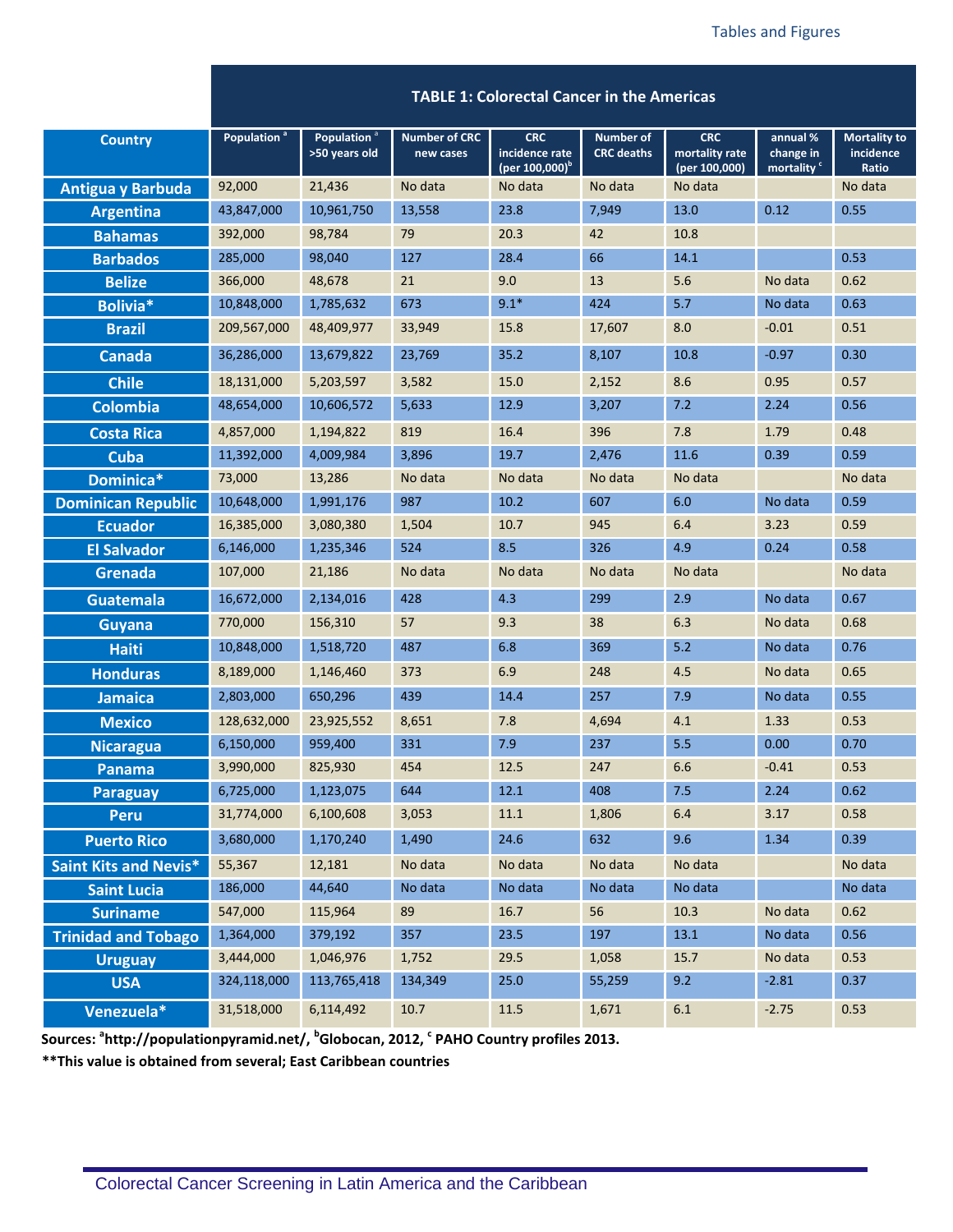**TABLE 2: Colorectal Cancer Screening Program Characteristics in the Americas**

| screening guideline?<br>ages (years)<br><b>Antigua and Barbuda</b><br>Colonoscopy<br>Yes<br>Opportunistic<br>----------<br>----------<br><b>Argentina</b><br>50-70<br>FT.<br>10-50%<br>Yes<br>Opportunistic<br><b>Bahamas</b><br><b>No</b><br>Opportunistic<br>---------<br>---------<br>----------<br><b>Barbados</b><br><b>No</b><br>Opportunistic<br>----------<br>----------<br>----------<br><b>No</b><br><b>Belize</b><br>---------<br>---------<br>---------<br>---------<br><b>Bolivia</b><br>----------<br>----------<br>---------<br>----------<br>---------<br><b>Brazil</b><br>$>50$<br>FT/every year<br>Population-based<br>Yes<br>---------<br>50-74<br>FT/ every 2 years<br>Population-based<br>42.8%<br>Canada<br>Yes<br><b>Chile</b><br>Yes<br>$>50$<br>FT/every year<br>Population-based<br>----------<br><b>Colombia</b><br>FT or colonoscopy<br>Yes<br>$>50$<br>---------<br>----------<br>/every 2 years<br><b>Costa Rica</b><br><b>No</b><br>----------<br>---------<br>---------<br>---------<br>Cuba<br>Yes<br>FT.<br>>70%<br>$>50$<br>Opportunistic<br><b>Dominica</b><br><b>No</b><br>---------<br>---------<br>---------<br>---------<br><b>Dominican Republic</b><br><b>No</b><br>----------<br>----------<br>----------<br>----------<br><b>Ecuador</b><br>Yes<br>50-74<br>Opportunistic<br>< 10%<br>FT.<br><b>El Salvador</b><br><b>No</b><br>----------<br>----------<br>----------<br>----------<br>Grenada<br><b>No</b><br>---------<br>----------<br>----------<br>----------<br>Guatemala<br><b>No</b><br><b>No</b><br><b>Guyana</b><br>----------<br>----------<br>---------<br>----------<br><b>Haiti</b><br><b>No</b><br>----------<br>----------<br>---------<br>----------<br><b>Honduras</b><br><b>No</b><br>---------<br>---------<br>----------<br>----------<br><b>Jamaica</b><br><b>No</b><br>Opportunistic<br>----------<br>---------<br>---------<br><b>Mexico</b><br>Yes<br>$>50$<br>FT/every year<br>Opportunistic<br>---------<br><b>No</b><br><b>Nicaragua</b><br>----------<br>----------<br>----------<br>----------<br><b>No</b><br>Panama<br>----------<br>---------<br>---------<br>---------<br><b>No</b><br><b>Paraguay</b><br>----------<br>----------<br>---------<br>---------<br><b>No</b><br><b>Peru</b><br>---------<br>---------<br>---------<br>---------<br><b>Puerto Rico</b><br>Yes<br>50-75<br>FT, sigmoidoscopy<br>Opportunistic<br>or colonoscopy<br><b>Saint Kitts and Nevis</b><br>No<br>----------<br>---------<br>---------<br>----------<br><b>Saint Lucia</b><br><b>No</b><br>---------<br>----------<br>----------<br>---------<br><b>Suriname</b><br>No<br>---------<br>----------<br>---------<br>---------<br><b>Trinidad and Tobago</b><br><b>No</b><br>Opportunistic<br>----------<br>----------<br>----------<br>Yes<br>FT/every 2 years<br>Opportunistic<br><b>Uruguay</b><br>$>50$<br><b>USA</b><br>FT, sigmoidoscopy<br>58.6%<br>Yes<br>50-75<br>or colonoscopy | <b>Country</b> | Is there a CRC | Recommended | <b>Test/interval</b> | <b>Type of Program</b> | <b>Screening Coverage</b> |
|---------------------------------------------------------------------------------------------------------------------------------------------------------------------------------------------------------------------------------------------------------------------------------------------------------------------------------------------------------------------------------------------------------------------------------------------------------------------------------------------------------------------------------------------------------------------------------------------------------------------------------------------------------------------------------------------------------------------------------------------------------------------------------------------------------------------------------------------------------------------------------------------------------------------------------------------------------------------------------------------------------------------------------------------------------------------------------------------------------------------------------------------------------------------------------------------------------------------------------------------------------------------------------------------------------------------------------------------------------------------------------------------------------------------------------------------------------------------------------------------------------------------------------------------------------------------------------------------------------------------------------------------------------------------------------------------------------------------------------------------------------------------------------------------------------------------------------------------------------------------------------------------------------------------------------------------------------------------------------------------------------------------------------------------------------------------------------------------------------------------------------------------------------------------------------------------------------------------------------------------------------------------------------------------------------------------------------------------------------------------------------------------------------------------------------------------------------------------------------------------------------------------------------------------------------------------------------------------------------------------------------------------------------------------------------------------------------------------------------------------------------------------------------------------------------------------------------------------------------------------------------------------------------------------------------------------------------|----------------|----------------|-------------|----------------------|------------------------|---------------------------|
|                                                                                                                                                                                                                                                                                                                                                                                                                                                                                                                                                                                                                                                                                                                                                                                                                                                                                                                                                                                                                                                                                                                                                                                                                                                                                                                                                                                                                                                                                                                                                                                                                                                                                                                                                                                                                                                                                                                                                                                                                                                                                                                                                                                                                                                                                                                                                                                                                                                                                                                                                                                                                                                                                                                                                                                                                                                                                                                                                         |                |                |             |                      |                        |                           |
|                                                                                                                                                                                                                                                                                                                                                                                                                                                                                                                                                                                                                                                                                                                                                                                                                                                                                                                                                                                                                                                                                                                                                                                                                                                                                                                                                                                                                                                                                                                                                                                                                                                                                                                                                                                                                                                                                                                                                                                                                                                                                                                                                                                                                                                                                                                                                                                                                                                                                                                                                                                                                                                                                                                                                                                                                                                                                                                                                         |                |                |             |                      |                        |                           |
|                                                                                                                                                                                                                                                                                                                                                                                                                                                                                                                                                                                                                                                                                                                                                                                                                                                                                                                                                                                                                                                                                                                                                                                                                                                                                                                                                                                                                                                                                                                                                                                                                                                                                                                                                                                                                                                                                                                                                                                                                                                                                                                                                                                                                                                                                                                                                                                                                                                                                                                                                                                                                                                                                                                                                                                                                                                                                                                                                         |                |                |             |                      |                        |                           |
|                                                                                                                                                                                                                                                                                                                                                                                                                                                                                                                                                                                                                                                                                                                                                                                                                                                                                                                                                                                                                                                                                                                                                                                                                                                                                                                                                                                                                                                                                                                                                                                                                                                                                                                                                                                                                                                                                                                                                                                                                                                                                                                                                                                                                                                                                                                                                                                                                                                                                                                                                                                                                                                                                                                                                                                                                                                                                                                                                         |                |                |             |                      |                        |                           |
|                                                                                                                                                                                                                                                                                                                                                                                                                                                                                                                                                                                                                                                                                                                                                                                                                                                                                                                                                                                                                                                                                                                                                                                                                                                                                                                                                                                                                                                                                                                                                                                                                                                                                                                                                                                                                                                                                                                                                                                                                                                                                                                                                                                                                                                                                                                                                                                                                                                                                                                                                                                                                                                                                                                                                                                                                                                                                                                                                         |                |                |             |                      |                        |                           |
|                                                                                                                                                                                                                                                                                                                                                                                                                                                                                                                                                                                                                                                                                                                                                                                                                                                                                                                                                                                                                                                                                                                                                                                                                                                                                                                                                                                                                                                                                                                                                                                                                                                                                                                                                                                                                                                                                                                                                                                                                                                                                                                                                                                                                                                                                                                                                                                                                                                                                                                                                                                                                                                                                                                                                                                                                                                                                                                                                         |                |                |             |                      |                        |                           |
|                                                                                                                                                                                                                                                                                                                                                                                                                                                                                                                                                                                                                                                                                                                                                                                                                                                                                                                                                                                                                                                                                                                                                                                                                                                                                                                                                                                                                                                                                                                                                                                                                                                                                                                                                                                                                                                                                                                                                                                                                                                                                                                                                                                                                                                                                                                                                                                                                                                                                                                                                                                                                                                                                                                                                                                                                                                                                                                                                         |                |                |             |                      |                        |                           |
|                                                                                                                                                                                                                                                                                                                                                                                                                                                                                                                                                                                                                                                                                                                                                                                                                                                                                                                                                                                                                                                                                                                                                                                                                                                                                                                                                                                                                                                                                                                                                                                                                                                                                                                                                                                                                                                                                                                                                                                                                                                                                                                                                                                                                                                                                                                                                                                                                                                                                                                                                                                                                                                                                                                                                                                                                                                                                                                                                         |                |                |             |                      |                        |                           |
|                                                                                                                                                                                                                                                                                                                                                                                                                                                                                                                                                                                                                                                                                                                                                                                                                                                                                                                                                                                                                                                                                                                                                                                                                                                                                                                                                                                                                                                                                                                                                                                                                                                                                                                                                                                                                                                                                                                                                                                                                                                                                                                                                                                                                                                                                                                                                                                                                                                                                                                                                                                                                                                                                                                                                                                                                                                                                                                                                         |                |                |             |                      |                        |                           |
|                                                                                                                                                                                                                                                                                                                                                                                                                                                                                                                                                                                                                                                                                                                                                                                                                                                                                                                                                                                                                                                                                                                                                                                                                                                                                                                                                                                                                                                                                                                                                                                                                                                                                                                                                                                                                                                                                                                                                                                                                                                                                                                                                                                                                                                                                                                                                                                                                                                                                                                                                                                                                                                                                                                                                                                                                                                                                                                                                         |                |                |             |                      |                        |                           |
|                                                                                                                                                                                                                                                                                                                                                                                                                                                                                                                                                                                                                                                                                                                                                                                                                                                                                                                                                                                                                                                                                                                                                                                                                                                                                                                                                                                                                                                                                                                                                                                                                                                                                                                                                                                                                                                                                                                                                                                                                                                                                                                                                                                                                                                                                                                                                                                                                                                                                                                                                                                                                                                                                                                                                                                                                                                                                                                                                         |                |                |             |                      |                        |                           |
|                                                                                                                                                                                                                                                                                                                                                                                                                                                                                                                                                                                                                                                                                                                                                                                                                                                                                                                                                                                                                                                                                                                                                                                                                                                                                                                                                                                                                                                                                                                                                                                                                                                                                                                                                                                                                                                                                                                                                                                                                                                                                                                                                                                                                                                                                                                                                                                                                                                                                                                                                                                                                                                                                                                                                                                                                                                                                                                                                         |                |                |             |                      |                        |                           |
|                                                                                                                                                                                                                                                                                                                                                                                                                                                                                                                                                                                                                                                                                                                                                                                                                                                                                                                                                                                                                                                                                                                                                                                                                                                                                                                                                                                                                                                                                                                                                                                                                                                                                                                                                                                                                                                                                                                                                                                                                                                                                                                                                                                                                                                                                                                                                                                                                                                                                                                                                                                                                                                                                                                                                                                                                                                                                                                                                         |                |                |             |                      |                        |                           |
|                                                                                                                                                                                                                                                                                                                                                                                                                                                                                                                                                                                                                                                                                                                                                                                                                                                                                                                                                                                                                                                                                                                                                                                                                                                                                                                                                                                                                                                                                                                                                                                                                                                                                                                                                                                                                                                                                                                                                                                                                                                                                                                                                                                                                                                                                                                                                                                                                                                                                                                                                                                                                                                                                                                                                                                                                                                                                                                                                         |                |                |             |                      |                        |                           |
|                                                                                                                                                                                                                                                                                                                                                                                                                                                                                                                                                                                                                                                                                                                                                                                                                                                                                                                                                                                                                                                                                                                                                                                                                                                                                                                                                                                                                                                                                                                                                                                                                                                                                                                                                                                                                                                                                                                                                                                                                                                                                                                                                                                                                                                                                                                                                                                                                                                                                                                                                                                                                                                                                                                                                                                                                                                                                                                                                         |                |                |             |                      |                        |                           |
|                                                                                                                                                                                                                                                                                                                                                                                                                                                                                                                                                                                                                                                                                                                                                                                                                                                                                                                                                                                                                                                                                                                                                                                                                                                                                                                                                                                                                                                                                                                                                                                                                                                                                                                                                                                                                                                                                                                                                                                                                                                                                                                                                                                                                                                                                                                                                                                                                                                                                                                                                                                                                                                                                                                                                                                                                                                                                                                                                         |                |                |             |                      |                        |                           |
|                                                                                                                                                                                                                                                                                                                                                                                                                                                                                                                                                                                                                                                                                                                                                                                                                                                                                                                                                                                                                                                                                                                                                                                                                                                                                                                                                                                                                                                                                                                                                                                                                                                                                                                                                                                                                                                                                                                                                                                                                                                                                                                                                                                                                                                                                                                                                                                                                                                                                                                                                                                                                                                                                                                                                                                                                                                                                                                                                         |                |                |             |                      |                        |                           |
|                                                                                                                                                                                                                                                                                                                                                                                                                                                                                                                                                                                                                                                                                                                                                                                                                                                                                                                                                                                                                                                                                                                                                                                                                                                                                                                                                                                                                                                                                                                                                                                                                                                                                                                                                                                                                                                                                                                                                                                                                                                                                                                                                                                                                                                                                                                                                                                                                                                                                                                                                                                                                                                                                                                                                                                                                                                                                                                                                         |                |                |             |                      |                        |                           |
|                                                                                                                                                                                                                                                                                                                                                                                                                                                                                                                                                                                                                                                                                                                                                                                                                                                                                                                                                                                                                                                                                                                                                                                                                                                                                                                                                                                                                                                                                                                                                                                                                                                                                                                                                                                                                                                                                                                                                                                                                                                                                                                                                                                                                                                                                                                                                                                                                                                                                                                                                                                                                                                                                                                                                                                                                                                                                                                                                         |                |                |             |                      |                        |                           |
|                                                                                                                                                                                                                                                                                                                                                                                                                                                                                                                                                                                                                                                                                                                                                                                                                                                                                                                                                                                                                                                                                                                                                                                                                                                                                                                                                                                                                                                                                                                                                                                                                                                                                                                                                                                                                                                                                                                                                                                                                                                                                                                                                                                                                                                                                                                                                                                                                                                                                                                                                                                                                                                                                                                                                                                                                                                                                                                                                         |                |                |             |                      |                        |                           |
|                                                                                                                                                                                                                                                                                                                                                                                                                                                                                                                                                                                                                                                                                                                                                                                                                                                                                                                                                                                                                                                                                                                                                                                                                                                                                                                                                                                                                                                                                                                                                                                                                                                                                                                                                                                                                                                                                                                                                                                                                                                                                                                                                                                                                                                                                                                                                                                                                                                                                                                                                                                                                                                                                                                                                                                                                                                                                                                                                         |                |                |             |                      |                        |                           |
|                                                                                                                                                                                                                                                                                                                                                                                                                                                                                                                                                                                                                                                                                                                                                                                                                                                                                                                                                                                                                                                                                                                                                                                                                                                                                                                                                                                                                                                                                                                                                                                                                                                                                                                                                                                                                                                                                                                                                                                                                                                                                                                                                                                                                                                                                                                                                                                                                                                                                                                                                                                                                                                                                                                                                                                                                                                                                                                                                         |                |                |             |                      |                        |                           |
|                                                                                                                                                                                                                                                                                                                                                                                                                                                                                                                                                                                                                                                                                                                                                                                                                                                                                                                                                                                                                                                                                                                                                                                                                                                                                                                                                                                                                                                                                                                                                                                                                                                                                                                                                                                                                                                                                                                                                                                                                                                                                                                                                                                                                                                                                                                                                                                                                                                                                                                                                                                                                                                                                                                                                                                                                                                                                                                                                         |                |                |             |                      |                        |                           |
|                                                                                                                                                                                                                                                                                                                                                                                                                                                                                                                                                                                                                                                                                                                                                                                                                                                                                                                                                                                                                                                                                                                                                                                                                                                                                                                                                                                                                                                                                                                                                                                                                                                                                                                                                                                                                                                                                                                                                                                                                                                                                                                                                                                                                                                                                                                                                                                                                                                                                                                                                                                                                                                                                                                                                                                                                                                                                                                                                         |                |                |             |                      |                        |                           |
|                                                                                                                                                                                                                                                                                                                                                                                                                                                                                                                                                                                                                                                                                                                                                                                                                                                                                                                                                                                                                                                                                                                                                                                                                                                                                                                                                                                                                                                                                                                                                                                                                                                                                                                                                                                                                                                                                                                                                                                                                                                                                                                                                                                                                                                                                                                                                                                                                                                                                                                                                                                                                                                                                                                                                                                                                                                                                                                                                         |                |                |             |                      |                        |                           |
|                                                                                                                                                                                                                                                                                                                                                                                                                                                                                                                                                                                                                                                                                                                                                                                                                                                                                                                                                                                                                                                                                                                                                                                                                                                                                                                                                                                                                                                                                                                                                                                                                                                                                                                                                                                                                                                                                                                                                                                                                                                                                                                                                                                                                                                                                                                                                                                                                                                                                                                                                                                                                                                                                                                                                                                                                                                                                                                                                         |                |                |             |                      |                        |                           |
|                                                                                                                                                                                                                                                                                                                                                                                                                                                                                                                                                                                                                                                                                                                                                                                                                                                                                                                                                                                                                                                                                                                                                                                                                                                                                                                                                                                                                                                                                                                                                                                                                                                                                                                                                                                                                                                                                                                                                                                                                                                                                                                                                                                                                                                                                                                                                                                                                                                                                                                                                                                                                                                                                                                                                                                                                                                                                                                                                         |                |                |             |                      |                        |                           |
|                                                                                                                                                                                                                                                                                                                                                                                                                                                                                                                                                                                                                                                                                                                                                                                                                                                                                                                                                                                                                                                                                                                                                                                                                                                                                                                                                                                                                                                                                                                                                                                                                                                                                                                                                                                                                                                                                                                                                                                                                                                                                                                                                                                                                                                                                                                                                                                                                                                                                                                                                                                                                                                                                                                                                                                                                                                                                                                                                         |                |                |             |                      |                        |                           |
|                                                                                                                                                                                                                                                                                                                                                                                                                                                                                                                                                                                                                                                                                                                                                                                                                                                                                                                                                                                                                                                                                                                                                                                                                                                                                                                                                                                                                                                                                                                                                                                                                                                                                                                                                                                                                                                                                                                                                                                                                                                                                                                                                                                                                                                                                                                                                                                                                                                                                                                                                                                                                                                                                                                                                                                                                                                                                                                                                         |                |                |             |                      |                        |                           |
|                                                                                                                                                                                                                                                                                                                                                                                                                                                                                                                                                                                                                                                                                                                                                                                                                                                                                                                                                                                                                                                                                                                                                                                                                                                                                                                                                                                                                                                                                                                                                                                                                                                                                                                                                                                                                                                                                                                                                                                                                                                                                                                                                                                                                                                                                                                                                                                                                                                                                                                                                                                                                                                                                                                                                                                                                                                                                                                                                         |                |                |             |                      |                        |                           |
|                                                                                                                                                                                                                                                                                                                                                                                                                                                                                                                                                                                                                                                                                                                                                                                                                                                                                                                                                                                                                                                                                                                                                                                                                                                                                                                                                                                                                                                                                                                                                                                                                                                                                                                                                                                                                                                                                                                                                                                                                                                                                                                                                                                                                                                                                                                                                                                                                                                                                                                                                                                                                                                                                                                                                                                                                                                                                                                                                         |                |                |             |                      |                        |                           |
|                                                                                                                                                                                                                                                                                                                                                                                                                                                                                                                                                                                                                                                                                                                                                                                                                                                                                                                                                                                                                                                                                                                                                                                                                                                                                                                                                                                                                                                                                                                                                                                                                                                                                                                                                                                                                                                                                                                                                                                                                                                                                                                                                                                                                                                                                                                                                                                                                                                                                                                                                                                                                                                                                                                                                                                                                                                                                                                                                         |                |                |             |                      |                        |                           |
|                                                                                                                                                                                                                                                                                                                                                                                                                                                                                                                                                                                                                                                                                                                                                                                                                                                                                                                                                                                                                                                                                                                                                                                                                                                                                                                                                                                                                                                                                                                                                                                                                                                                                                                                                                                                                                                                                                                                                                                                                                                                                                                                                                                                                                                                                                                                                                                                                                                                                                                                                                                                                                                                                                                                                                                                                                                                                                                                                         |                |                |             |                      |                        |                           |
|                                                                                                                                                                                                                                                                                                                                                                                                                                                                                                                                                                                                                                                                                                                                                                                                                                                                                                                                                                                                                                                                                                                                                                                                                                                                                                                                                                                                                                                                                                                                                                                                                                                                                                                                                                                                                                                                                                                                                                                                                                                                                                                                                                                                                                                                                                                                                                                                                                                                                                                                                                                                                                                                                                                                                                                                                                                                                                                                                         |                |                |             |                      |                        |                           |
|                                                                                                                                                                                                                                                                                                                                                                                                                                                                                                                                                                                                                                                                                                                                                                                                                                                                                                                                                                                                                                                                                                                                                                                                                                                                                                                                                                                                                                                                                                                                                                                                                                                                                                                                                                                                                                                                                                                                                                                                                                                                                                                                                                                                                                                                                                                                                                                                                                                                                                                                                                                                                                                                                                                                                                                                                                                                                                                                                         |                |                |             |                      |                        |                           |
|                                                                                                                                                                                                                                                                                                                                                                                                                                                                                                                                                                                                                                                                                                                                                                                                                                                                                                                                                                                                                                                                                                                                                                                                                                                                                                                                                                                                                                                                                                                                                                                                                                                                                                                                                                                                                                                                                                                                                                                                                                                                                                                                                                                                                                                                                                                                                                                                                                                                                                                                                                                                                                                                                                                                                                                                                                                                                                                                                         | Venezuela      | $\mathsf{No}$  | ---------   | ---------            | ---------              | ---------                 |

**FT: Fecal Occult BloodTest**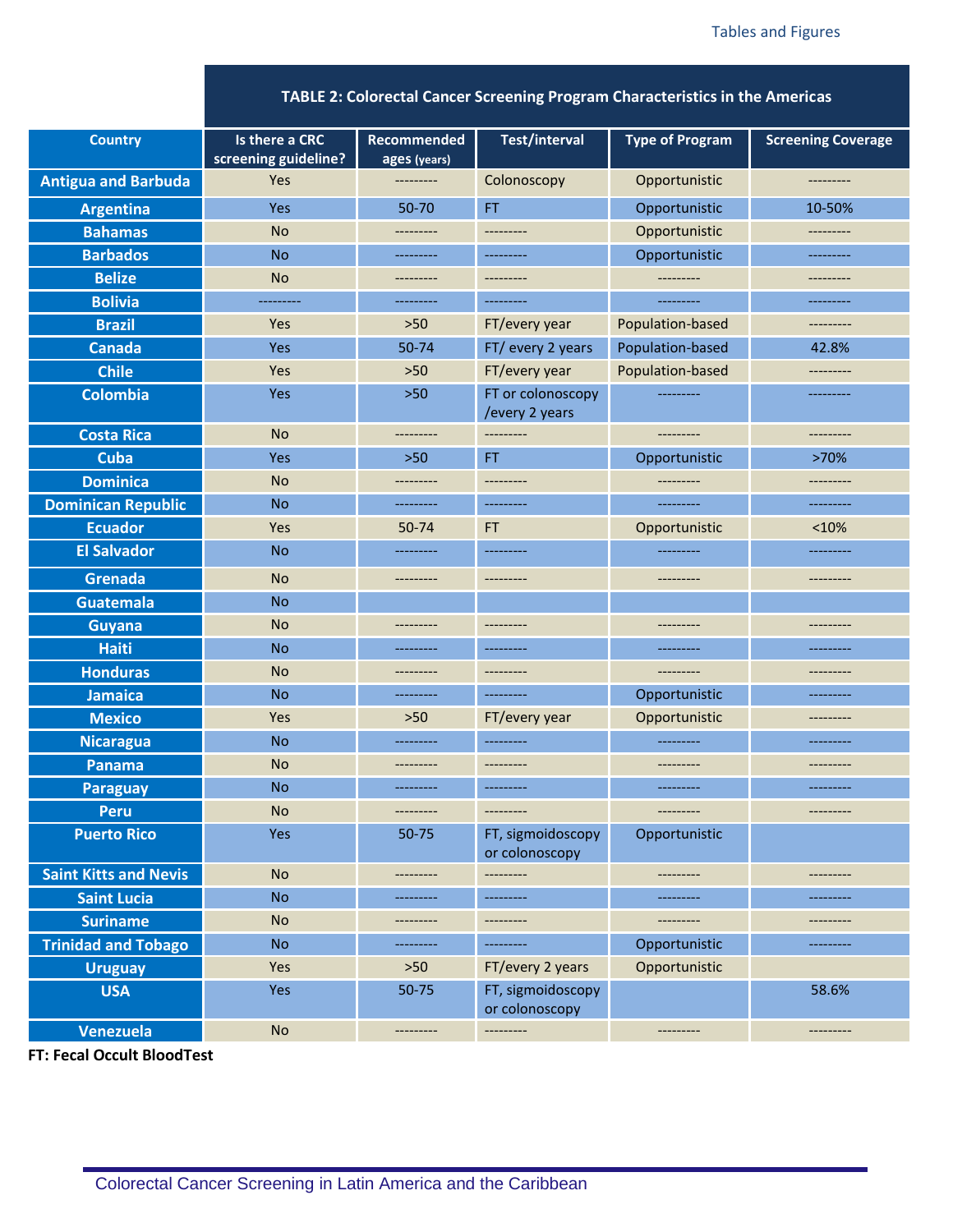# **Bibliography**

1. International Agency for Research on Cancer. GLOBOCAN, 2012.

2. Jemal A CM, De Santis C, Ward EM. . Global patterns of cancer incidence and mortality rates and trends. Cancer Epidemiology, Biomarkers & Prevention; 8:1893-907, 2010.

3. American Cancer Society. Colorectal Cancer Facts & Figures: 2011-2013. Atlanta, 2011.

4. National Cancer Institute What you need to know about cancer of the colon and rectum: risk factors.

5. Winawer SJ. Natural history of colorectal cancer. American Journal of Medicine;106(1A):3S-6S, 1999.

6. O'Connel JB, Maggard M, Ko CY. Colon cancer survival rates with the new American Joint Committee on Cancer sixth edition staging. J Nat Cancer Inst;96:1420-5, 2004.

7. Hewitson P GP, Irwig L, Towler B, Watson E. Screening for colorectal cancer using the faecal occult blood test, Hemoccult (Review). The Cochrane Library (1), 2007.

8. Holme Ø BM, Fretheim A, Odgaard-Jensen J, Hoff G. Flexible sigmoidoscopy versus faecal occult blood testing for colorectal cancer screening in asymptomatic individuals (Review). The Cochrane Library (9), 2013.

9. Rex DK, Johnson DA, JC Anderson JC, Schoenfeld Schoenfeld, Burke CA, Inadomi JM. American College of Gastroenterology guidelines for colorectal cancer screening. Am J Gastroenterol.104:739-50, 2008. 10. Pan American Health Organization. Cancer in the Americas. Basic Indicators, 2013.

11. The Angiogenesis Foundation. Improving Outcomes in the Treatment and Management of Metastatic Colorectal Cancer in Latin America, 2014.

12. International Agency for Research on Cancer. Segnan N, Patnick J; von karsa, L, editors. European guidelines for quality assurance in colorectal cancer screening and diagnosis 1ed, 2010.

13. Rodríguez ML, Sáenz R. Actualización en tamizaje de cáncer colorrectal: "Guiando las guías de los últimos años. Acta Gastroenterol Latinoam;43:149-56, 2013 .

14. World Gastroenterology Association. International Digestive Cancer Alliance Practice Guidelines: Colorrectal cancer screening. 2007.

15. Levin B LD, McFarland B, Andrews KS, Brooks D, Bond J, Dash C, Giardiello FM, Glick S, Johnson D, Johnson CD, Levin TR, Pickhardt PJ, Rex DK, Smith RA, Thorson A, Winawer SJ, American Cancer Society Colorectal Cancer Advisory Group,US Multi-Society Task Force, American College, Committee. oRCC. Screening and surveillance for the early detection of colorectal cancer and adenomatous polyps, 2008: a joint guideline from the American Cancer Society, the US Multi-Society Task Force on Colorectal Cancer, and the American College of Radiology. Gastroenterology;134:1570-95, 2008.

16. Programa Nacional de Consensos Inter-Sociedades PAdCdEO. Guía de recomendaciones para la prevención y detección precoz del cáncer colorrectal, 2010.

17. Qaseem A DT, Hopkins RH Jr, Humphrey LL, Levine J, Sweet DE, Shekelle P,. Clinical Guidelines Committee of the American College of Physicians. Screening for colorectal cancer: a guidance statement from the American College of Physicians. Ann InternMed;156:378-86, 2012.

18. Schreuders EH, Ruco A, Rabeneck L, Schoen RE, Sung JJY, Young GP, Kuipers EJ. Colorectal Cancer Screening: A Global Overview of Existing Programmes. Gut;64(10):1637-49, 2015.

19. Habr-Gama A, Perez RO, Proscurshim I, Sao Juliao GP, Picolo M, Gama-Rodrigues J. Immunological Fecal Occult Blood Test on the Screening for Colorectal Cancer in a Brazilian Town – Preliminary Results. Brazilian Association for Colorectal Cancer Prevention, 2008.

20. López-Kostner F, Kronberg U, Zárate AJ, Wielandt AM, Pinto E, Suazo C, Orellana P, Avendaño R, Bresky G, Castillo M, Lubascher J, Karelovic S, Ross M, Ocares M, Riquelme F, Contreras L, Vargas B, M Cortés M. A screening program for colorectal cancer in Chilean subjects aged fifty years or more. Rev Med Chile;140:281-6, 2012.

21. Okada T, Tanaka K, Kawachi H, Takashi I, Nishikage T, Odagaki T, Zárate AJ, Kronberg U, López-Kostner F, Karelovic S, Flores S, Estela R, Tsubaki M, Uetake H, Eishi Y, Kawano T. International Collaboration Between Japan and Chile to Improve Detection Rates in Colorectal Cancer Screening. Cancer;122:71-7, 2016.

22. Fenocchi E, Martinez L, Tolve J, Montano D, Rondán M , Parra-Blanco A, Eishi Y. Screening for colorectal cancer in Uruguay with an immunochemical faecal occult blood test. European Journal of Cancer Prevention;15:384-90, 2006.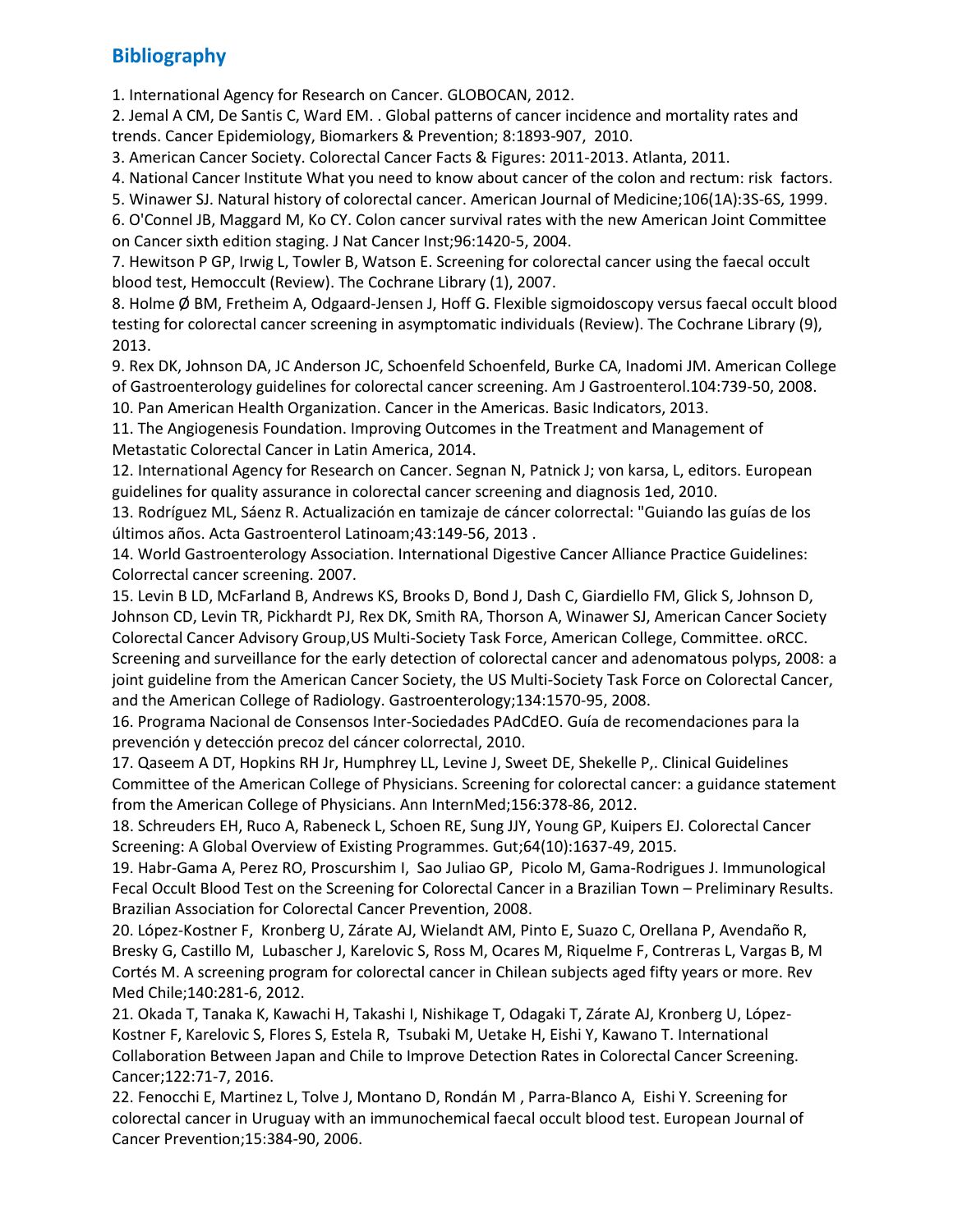23. García-Osogobio SG, Téllez-Ávila F, Méndez N, Uribe-Esquivel M. Results of the first program of colorectal cancer screening in Mexico. Endoscopia;27(2):59-63, 2015.

24. Puricelli Perin DM, SaraiyaM, Thompson TD , de Moura L, Simoes EJ , Parra DC,Brownson RC . Providers' knowledge, attitudes, and practices related to colorectal cancer control in Brazil. Preventive Medicine.;81:373-9, 2015.

25. Vanness DJ, Knudsen AB, Lansdorp-Vogelaar I, Rutter CM, Gareen IF, Herman BA, Kuntz KM, Zauber AG, van Ballegooijen M, Feuer EJ, Chen MH, Johnson CD. Comparative economic evaluation of data from the ACRIN National CT Colonography Trial with three cancer intervention and surveillance modeling network microsimulations. Radiology;261:487-98, 2011.

26. Lansdorp-Vogelaar I KA, Brenner H. Cost-effectiveness of colorectal cancer screening. Epidemiol Rev;33:88-100, 2011.

27. Pignone M, Saha S, Hoerger T, Mandelblatt J.Cost-effectiveness analyses of colorectal cancer screening: a systematic review for the U.S. Preventive Services Task Force. Ann Intern Med; 137(2):96- 104, 2002.

28. Ginsberg GM, Lauer JA, Zelle S, Baeten S, Baltussen R. Cost effectiveness of strategies to combat breast, cervical, and colorectal cancer in sub-Saharan Africa and South East Asia: mathematical modelling study. BMJ;344:e614, 2012.

29. Pinzon Florez CE, Roselli D, Gamboa Garay OA. Análisis de Costo-Efectividad de las Estrategias de Tamización de Cáncer Colorrectal en Colombia. Value in Health Regional Issues;190-200, 2012.

30. Espinola N, Maceira D, Palacios A. Evaluando la costo-efectividad de pruebas de tamizaje en cáncer colorrectal. Un caso de estudio para Argentina. Instituto Nacional del Cáncer, 2015.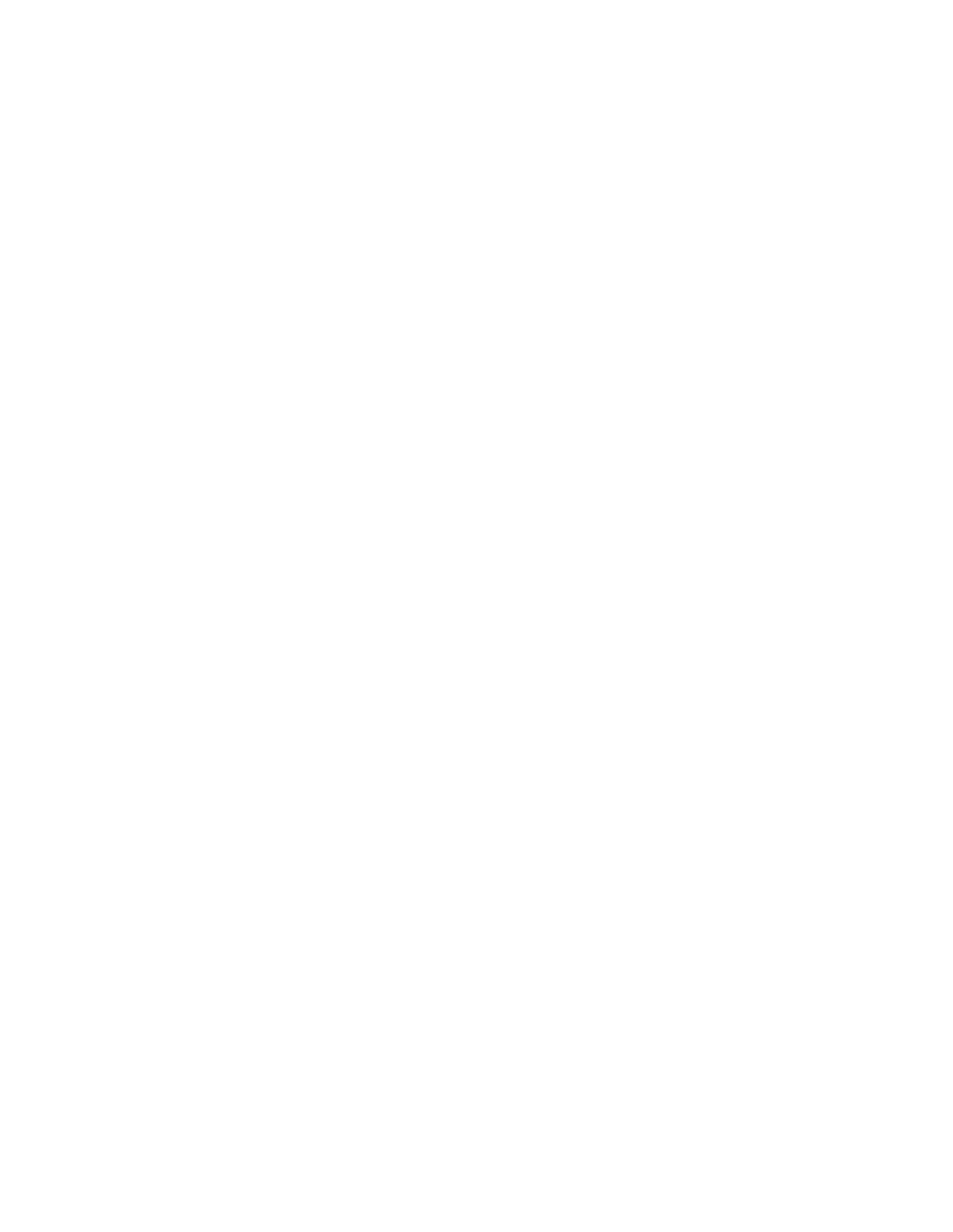1. GLOBOCAN [Internet]. 2012.

2. Jemal A CM, De Santis C, Ward EM. . Global patterns of cancer incidence and mortality rates and trends. Cancer Epidemiology, Biomarkers & Prevention. 2010;8:1893-907.

3. Society. AC. Colorectal Cancer Facts & Figures: 2011-2013. Atlanta: American Cancer Society2011.

4. What you need to know about cancer of the colon and rectum: risk factors. In: (NCI) NCI, editor.

5. SJ W. Natural history of colorectal cancer. American Journal of Medicine. 1999;106(1A):3S-6S.

6. O'Connel JB MM, Ko CY. Colon cancer survival rates with the new American Joint Committee on Cancer sixth edition staging. J Nat Cancer Inst. 2004;96:1420-5.

7. Holme Ø BM, Fretheim A, Odgaard-Jensen J, Hoff G. Flexible sigmoidoscopy versus faecal occult blood testing for colorectal cancer screening in asymptomatic individuals (Review). The Cochrane Library. 2013 (9).

8. Hewitson P GP, Irwig L, Towler B, Watson E. Screening for colorectal cancer using the faecal occult blood test, Hemoccult (Review). The Cochrane Library. 2007 (1).

9. DK Rex DJ, JC Anderson, PS Schoenfeld, CA Burke, JM Inadomi. American College of Gastroenterology guidelines for colorectal cancer screening. Am J Gastroenterol.104:739-50.

10. PAHO. Cancer in the Americas. Basic Indicators 2013.: Pan American Health Organization; 2013.

11. Improving Outcomes in the Treatment and Management of Metastatic Colorectal Cancer in Latin America 2014: The Angiogenesis Foundation.

12. Segnan NP, J; von karsa, L, editor. European guidelines for quality assurance in colorectal cancer screening and diagnosis 1ed: IARC; 2010.

13. María Laura Rodríguez RS. Actualización en tamizaje de cáncer colorrectal: "Guiando las guías de los últimos años. Acta Gastroenterol Latinoam. 2013;43:149-56.

14. Association WG. International Digestive Cancer Alliance Practice Guidelines: Colorrectal cancer screening. 2007.

15. Levin B LD, McFarland B, Andrews KS, Brooks D, Bond J, Dash C, Giardiello FM, Glick S, Johnson D, Johnson CD, Levin TR, Pickhardt PJ, Rex DK, Smith RA, Thorson A, Winawer SJ, American Cancer Society Colorectal Cancer Advisory Group,US Multi-Society Task Force, American College, Committee. oRCC. Screening and surveillance for the early detection of colorectal cancer and adenomatous polyps, 2008: a joint guideline from the American Cancer Society, the US Multi-Society Task Force on Colorectal Cancer, and the American College of Radiology. Gastroenterology. 2008;134:1570-95.

16. Programa Nacional de Consensos Inter-Sociedades PAdCdEO. Guía de recomendaciones para la prevención y detección precoz del cáncer colorrectal. 2010.

17. Qaseem A DT, Hopkins RH Jr, Humphrey LL, Levine J, Sweet DE, Shekelle P,. Clinical Guidelines Committee of the American College of Physicians. Screening for colorectal cancer: a guidance statement from the American College of Physicians. Ann InternMed. 2012;156:378-86.